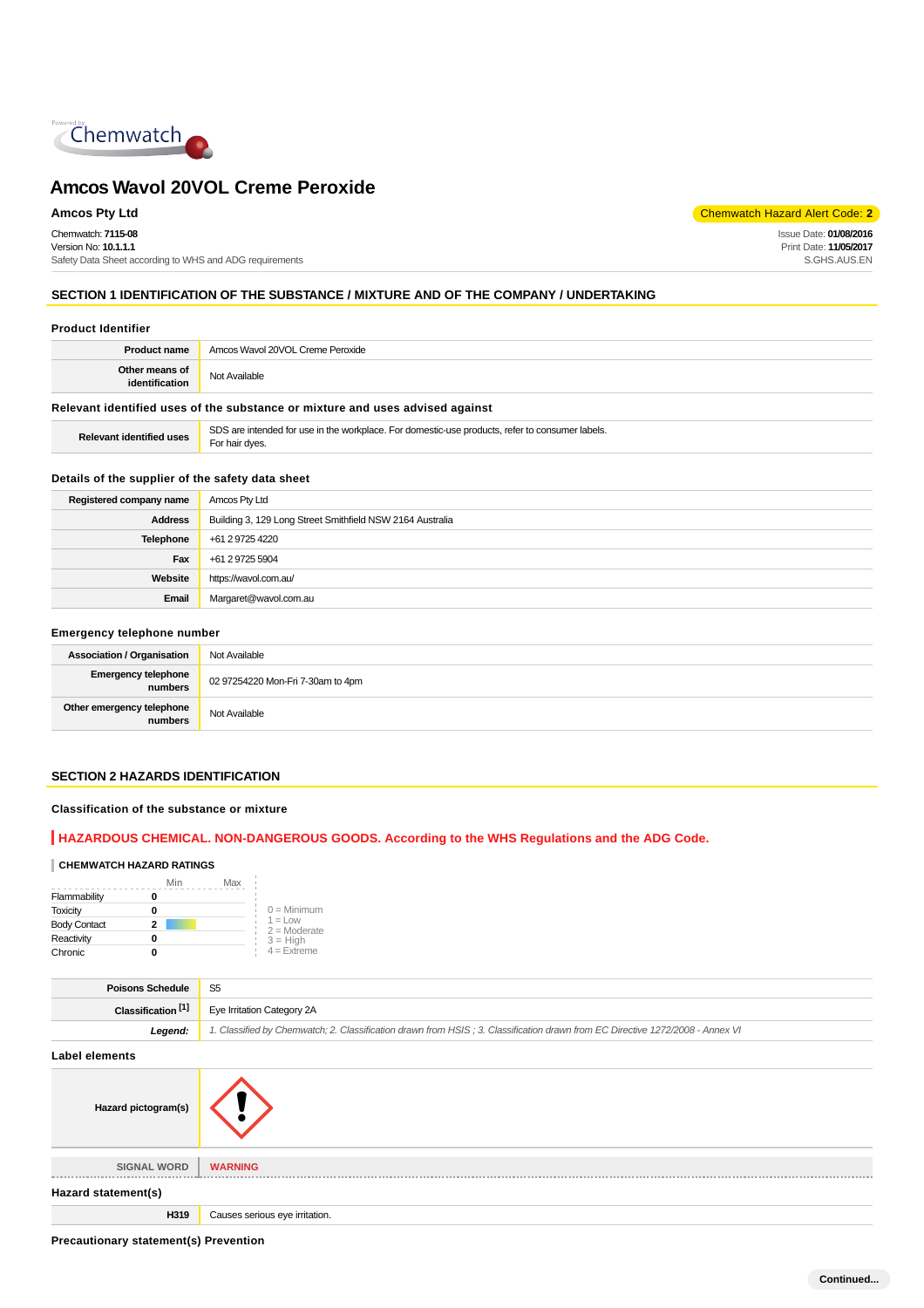## Issue Date: **01/08/2016** Print Date: **11/05/2017**

## **Amcos Wavol 20VOL Creme Peroxide**

**P280** Wear protective gloves/protective clothing/eye protection/face protection.

#### **Precautionary statement(s) Response**

| P305+P351+P338 | IF IN EYES: Rinse cautiously with water for several minutes. Remove contact lenses, if present and easy to do. Continue rinsing. |
|----------------|----------------------------------------------------------------------------------------------------------------------------------|
| P337+P313      | If eye irritation persists: Get medical advice/attention.                                                                        |
|                |                                                                                                                                  |

## **Precautionary statement(s) Storage**

Not Applicable

**Precautionary statement(s) Disposal**

Not Applicable

## **SECTION 3 COMPOSITION / INFORMATION ON INGREDIENTS**

#### **Substances**

See section below for composition of Mixtures

#### **Mixtures**

| <b>CAS No</b> | <sup>o</sup> / weight      | Name          |
|---------------|----------------------------|---------------|
| 7722-84-1     | 5.-<br>J-<br>$\sim$ $\sim$ | oaen peroxide |

## **SECTION 4 FIRST AID MEASURES**

## **Description of first aid measures**

| <b>Eye Contact</b>  | If this product comes in contact with the eyes:<br>• Wash out immediately with fresh running water.<br>Ensure complete irrigation of the eye by keeping eyelids apart and away from eye and moving the eyelids by occasionally lifting the upper and lower lids.<br>► Seek medical attention without delay; if pain persists or recurs seek medical attention.<br>► Removal of contact lenses after an eye injury should only be undertaken by skilled personnel.                                                                                                     |
|---------------------|-----------------------------------------------------------------------------------------------------------------------------------------------------------------------------------------------------------------------------------------------------------------------------------------------------------------------------------------------------------------------------------------------------------------------------------------------------------------------------------------------------------------------------------------------------------------------|
| <b>Skin Contact</b> | If skin contact occurs:<br>In mediately remove all contaminated clothing, including footwear.<br>Flush skin and hair with running water (and soap if available).<br>Seek medical attention in event of irritation.                                                                                                                                                                                                                                                                                                                                                    |
| <b>Inhalation</b>   | If fumes, aerosols or combustion products are inhaled remove from contaminated area.<br>• Other measures are usually unnecessary.                                                                                                                                                                                                                                                                                                                                                                                                                                     |
| Ingestion           | If poisoning occurs, contact a doctor or Poisons Information Centre.<br>If swallowed do <b>NOT</b> induce vomiting.<br>If vomiting occurs, lean patient forward or place on left side (head-down position, if possible) to maintain open airway and prevent aspiration.<br>• Observe the patient carefully.<br>▶ Never give liquid to a person showing signs of being sleepy or with reduced awareness; i.e. becoming unconscious<br>Give water to rinse out mouth, then provide liquid slowly and as much as casualty can comfortably drink.<br>Seek medical advice. |

## **Indication of any immediate medical attention and special treatment needed**

Treat symptomatically.

#### **SECTION 5 FIREFIGHTING MEASURES**

#### **Extinguishing media**

 $\blacktriangleright$  There is no restriction on the type of extinguisher which may be used.

#### **Special hazards arising from the substrate or mixture**

| Fire Incompatibility           | Avoid contamination / mixing with oxidising agents as ignition may result                                                                                                                                                                                                                       |  |
|--------------------------------|-------------------------------------------------------------------------------------------------------------------------------------------------------------------------------------------------------------------------------------------------------------------------------------------------|--|
| <b>Advice for firefighters</b> |                                                                                                                                                                                                                                                                                                 |  |
| <b>Fire Fighting</b>           | Alert Fire Brigade and tell them location and nature of hazard.<br>• Wear breathing apparatus plus protective gloves in the event of a fire.<br>Prevent, by any means available, spillage from entering drains or water courses.<br>Use fire fighting procedures suitable for surrounding area. |  |
| <b>Fire/Explosion Hazard</b>   | $\triangleright$ Non combustible.<br>• Not considered a significant fire risk, however containers may burn.<br>May emit poisonous fumes.<br>May emit corrosive fumes.                                                                                                                           |  |
| <b>HAZCHEM</b>                 | Not Applicable                                                                                                                                                                                                                                                                                  |  |

## **SECTION 6 ACCIDENTAL RELEASE MEASURES**

**Personal precautions, protective equipment and emergency procedures**

See section 8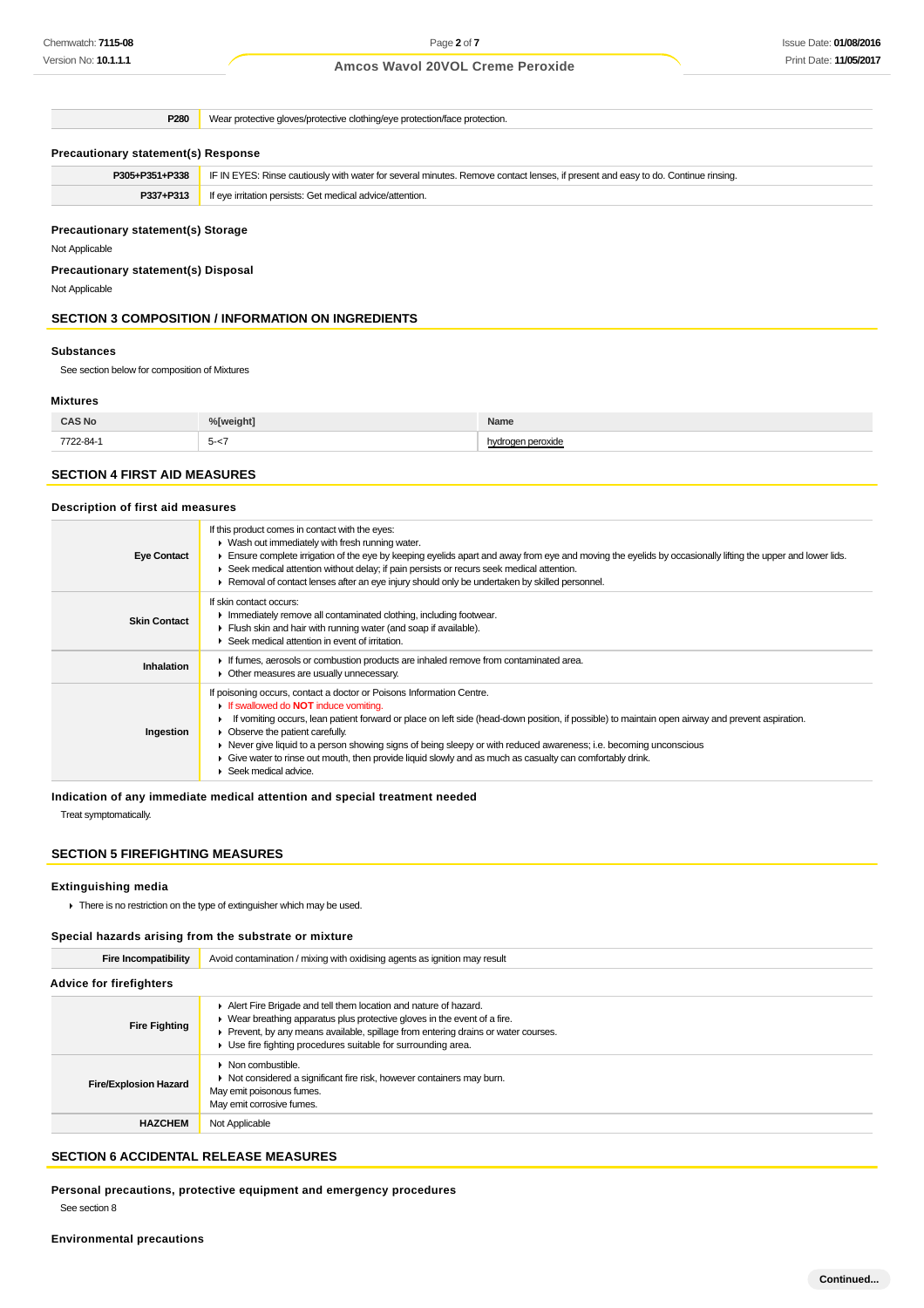## See section 12

## **Methods and material for containment and cleaning up**

| <b>Minor Spills</b> | Slippery when spilt.<br>• Clean up all spills immediately.<br>Avoid breathing vapours and contact with skin and eyes.<br>• Control personal contact with the substance, by using protective equipment.<br>Contain and absorb spill with sand, earth, inert material or vermiculite. |
|---------------------|-------------------------------------------------------------------------------------------------------------------------------------------------------------------------------------------------------------------------------------------------------------------------------------|
| <b>Major Spills</b> | Slippery when spilt.<br>Minor hazard.<br>Clear area of personnel.<br>Alert Fire Brigade and tell them location and nature of hazard.<br>Control personal contact with the substance, by using protective equipment as required.                                                     |

Personal Protective Equipment advice is contained in Section 8 of the SDS.

## **SECTION 7 HANDLING AND STORAGE**

#### **Precautions for safe handling**

| Safe handling     | Limit all unnecessary personal contact.<br>• Wear protective clothing when risk of exposure occurs.<br>Use in a well-ventilated area.<br>• When handling <b>DO NOT</b> eat, drink or smoke.                                    |
|-------------------|--------------------------------------------------------------------------------------------------------------------------------------------------------------------------------------------------------------------------------|
| Other information | $\triangleright$ Protect from light.<br>Store in original containers.<br>▶ Keep containers securely sealed.<br>Store in a cool, dry, well-ventilated area.<br>Store away from incompatible materials and foodstuff containers. |

#### **Conditions for safe storage, including any incompatibilities**

| Suitable container      | <b>Plastic container</b><br>Check that containers are clearly labelled     |
|-------------------------|----------------------------------------------------------------------------|
| Storage incompatibility | Avoid storage with reducing agents.<br>IAvoid metallic bowls and stirrers. |

#### **SECTION 8 EXPOSURE CONTROLS / PERSONAL PROTECTION**

#### **Control parameters**

## **OCCUPATIONAL EXPOSURE LIMITS (OEL)**

#### **INGREDIENT DATA**

| Source                                                    | Ingredient           | <b>Material name</b> |               | <b>TWA</b>         |               | <b>STEL</b>   | Peak          |               | <b>Notes</b>  |
|-----------------------------------------------------------|----------------------|----------------------|---------------|--------------------|---------------|---------------|---------------|---------------|---------------|
| Australia Exposure Standards                              | hydrogen peroxide    | Hydrogen peroxide    |               | 1.4 mg/m $3/1$ ppm |               | Not Available | Not Available |               | Not Available |
| <b>EMERGENCY LIMITS</b>                                   |                      |                      |               |                    |               |               |               |               |               |
| Ingredient                                                | <b>Material name</b> |                      | TEEL-1        |                    |               | TEEL-2        |               | TEEL-3        |               |
| hydrogen peroxide                                         | Hydrogen peroxide    |                      | Not Available |                    |               | Not Available |               | Not Available |               |
| <b>Revised IDLH</b><br><b>Original IDLH</b><br>Ingredient |                      |                      |               |                    |               |               |               |               |               |
| hydrogen peroxide                                         | 75 ppm               |                      |               |                    | 75 [Unch] ppm |               |               |               |               |

#### **Exposure controls**

| Appropriate engineering<br>controls | Engineering controls are used to remove a hazard or place a barrier between the worker and the hazard. Well-designed engineering controls can be highly<br>effective in protecting workers and will typically be independent of worker interactions to provide this high level of protection.<br>The basic types of engineering controls are:<br>Process controls which involve changing the way a job activity or process is done to reduce the risk.<br>Enclosure and/or isolation of emission source which keeps a selected hazard "physically" away from the worker and ventilation that strategically "adds" and<br>"removes" air in the work environment. |
|-------------------------------------|-----------------------------------------------------------------------------------------------------------------------------------------------------------------------------------------------------------------------------------------------------------------------------------------------------------------------------------------------------------------------------------------------------------------------------------------------------------------------------------------------------------------------------------------------------------------------------------------------------------------------------------------------------------------|
| <b>Personal protection</b>          | VIA                                                                                                                                                                                                                                                                                                                                                                                                                                                                                                                                                                                                                                                             |
| Eye and face protection             | Safety glasses with side shields; or as required,<br>Chemical goggles.<br>Þ.<br>• Contact lenses may pose a special hazard; soft contact lenses may absorb and concentrate irritants. A written policy document, describing the wearing of<br>lenses or restrictions on use, should be created for each workplace or task. This should include a review of lens absorption and adsorption for the class of<br>chemicals in use and an account of injury experience.                                                                                                                                                                                             |
| <b>Skin protection</b>              | See Hand protection below                                                                                                                                                                                                                                                                                                                                                                                                                                                                                                                                                                                                                                       |
| Hands/feet protection               | Wear protective gloves, e.g. PVC.                                                                                                                                                                                                                                                                                                                                                                                                                                                                                                                                                                                                                               |
| <b>Body protection</b>              | See Other protection below                                                                                                                                                                                                                                                                                                                                                                                                                                                                                                                                                                                                                                      |
| Other protection                    | $\triangleright$ Overalls.<br>Eyewash unit.                                                                                                                                                                                                                                                                                                                                                                                                                                                                                                                                                                                                                     |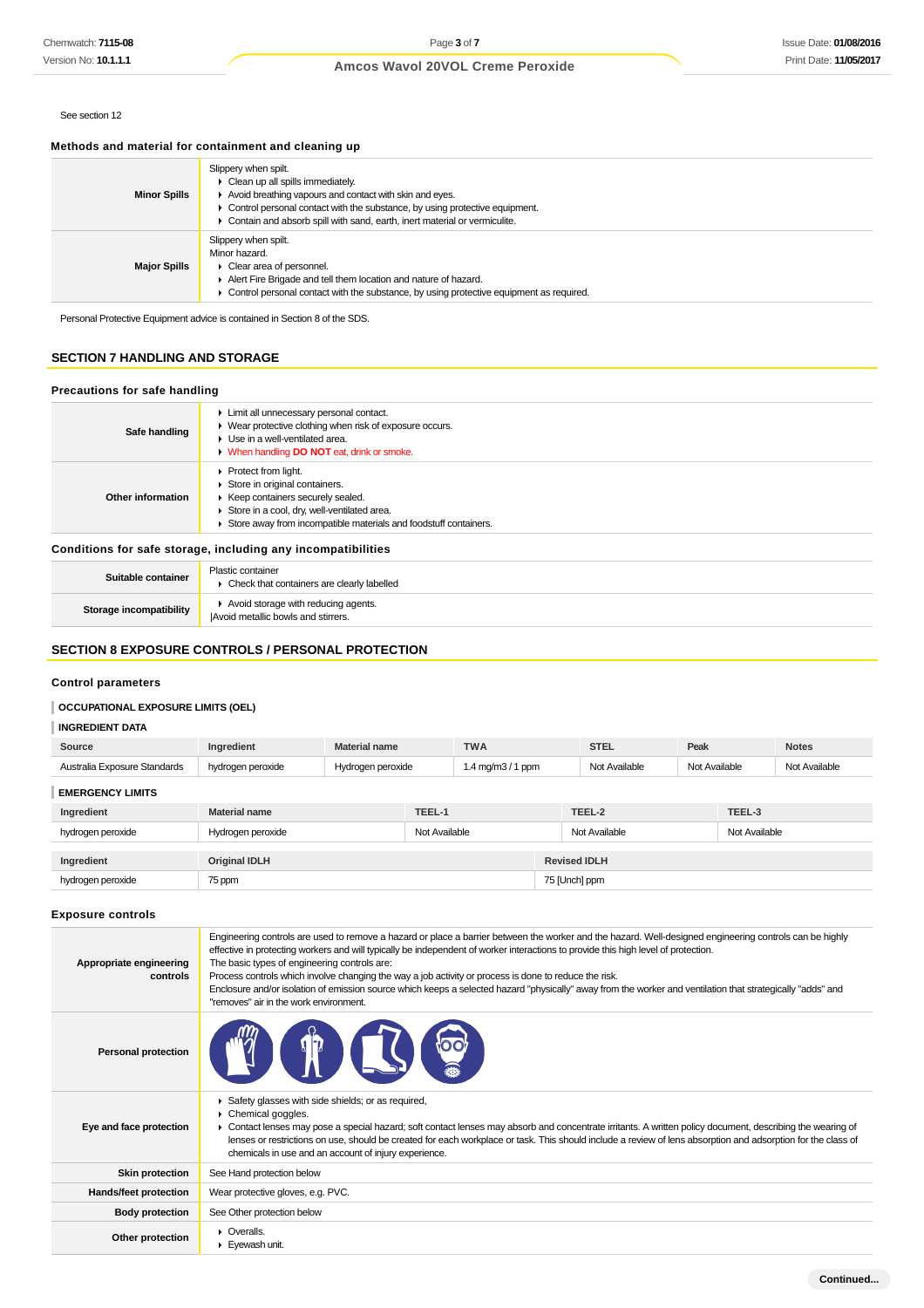**Thermal hazards** Not Available

#### **Recommended material(s)**

#### **GLOVE SELECTION INDEX**

Glove selection is based on a modified presentation of the:

 **"Forsberg Clothing Performance Index".**

The effect(s) of the following substance(s) are taken into account in the **computer-**

**generated** selection: Amcos Wavol 20VOL Creme Peroxide

| <b>Material</b>       | CPI |
|-----------------------|-----|
| <b>BUTYL</b>          | C   |
| NAT+NEOPR+NITRILE     | C   |
| <b>NATURAL RUBBER</b> | C   |
| NATURAL+NEOPRENE      | C   |
| <b>NEOPRENE</b>       | C   |
| NEOPRENE/NATURAL      | C   |
| <b>NITRILE</b>        | C   |
| NITRILE+PVC           | C   |
| PE/EVAL/PE            | C   |
| <b>PVA</b>            | C   |
| <b>PVC</b>            | C   |
| <b>VITON</b>          | C   |

\* CPI - Chemwatch Performance Index

A: Best Selection

B: Satisfactory; may degrade after 4 hours continuous immersion

C: Poor to Dangerous Choice for other than short term immersion

**NOTE**: As a series of factors will influence the actual performance of the glove, a final selection must be based on detailed observation. -

\* Where the glove is to be used on a short term, casual or infrequent basis, factors such as

"feel" or convenience (e.g. disposability), may dictate a choice of gloves which might otherwise be unsuitable following long-term or frequent use. A qualified practitioner should be consulted.

#### **SECTION 9 PHYSICAL AND CHEMICAL PROPERTIES**

#### **Information on basic physical and chemical properties**

| Appearance                                      | White creamy emulsion; mixes with water. |                                                   |                |
|-------------------------------------------------|------------------------------------------|---------------------------------------------------|----------------|
|                                                 |                                          |                                                   |                |
| <b>Physical state</b>                           | Liquid                                   | Relative density (Water = 1)                      | $0.95 - 1.05$  |
| Odour                                           | Not Available                            | <b>Partition coefficient</b><br>n-octanol / water | Not Available  |
| Odour threshold                                 | Not Available                            | Auto-ignition temperature<br>$(^{\circ}C)$        | Not Applicable |
| pH (as supplied)                                | $2.0 - 2.5$                              | Decomposition<br>temperature                      | Not Available  |
| Melting point / freezing<br>point $(^{\circ}C)$ | Not Applicable                           | <b>Viscosity (cSt)</b>                            | Not Available  |
| Initial boiling point and<br>boiling range (°C) | 102-108                                  | Molecular weight (g/mol)                          | Not Applicable |
| Flash point (°C)                                | Not Applicable                           | <b>Taste</b>                                      | Not Available  |
| <b>Evaporation rate</b>                         | Not Available                            | <b>Explosive properties</b>                       | Not Available  |
| Flammability                                    | Not Applicable                           | <b>Oxidising properties</b>                       | Not Available  |
| Upper Explosive Limit (%)                       | Not Applicable                           | Surface Tension (dyn/cm or<br>$mN/m$ )            | Not Available  |
| Lower Explosive Limit (%)                       | Not Applicable                           | <b>Volatile Component (%vol)</b>                  | Not Available  |
| Vapour pressure (kPa)                           | Not Available                            | Gas group                                         | Not Available  |
| Solubility in water (g/L)                       | Miscible                                 | pH as a solution (1%)                             | Not Applicable |
| Vapour density ( $Air = 1$ )                    | Not Available                            | VOC g/L                                           | 158.4          |

## **SECTION 10 STABILITY AND REACTIVITY**

| Reactivity                            | See section 7                                                                                                                                            |
|---------------------------------------|----------------------------------------------------------------------------------------------------------------------------------------------------------|
| <b>Chemical stability</b>             | • Unstable in the presence of incompatible materials.<br>$\blacktriangleright$ Product is considered stable.<br>Hazardous polymerisation will not occur. |
| Possibility of hazardous<br>reactions | See section 7                                                                                                                                            |
| <b>Conditions to avoid</b>            | See section 7                                                                                                                                            |

#### **Respiratory protection**

Type AB-P Filter of sufficient capacity. (AS/NZS 1716 & 1715, EN 143:2000 & 149:2001, ANSI Z88 or national equivalent)

Where the concentration of gas/particulates in the breathing zone, approaches or exceeds the "Exposure Standard" (or ES), respiratory protection is required. Degree of protection varies with both face-piece and Class of filter; the nature of protection varies with Type of filter.

| <b>Required Minimum</b><br><b>Protection Factor</b> | <b>Half-Face</b><br>Respirator | <b>Full-Face</b><br>Respirator     | <b>Powered Air</b><br>Respirator        |
|-----------------------------------------------------|--------------------------------|------------------------------------|-----------------------------------------|
| up to $10 \times ES$                                | AB-AUS P2                      | ۰                                  | AB-PAPR-AUS /<br>Class 1 P <sub>2</sub> |
| up to $50 \times ES$                                |                                | AB-AUS / Class<br>1 P <sub>2</sub> | ۰                                       |
| up to $100 \times ES$                               | ۰                              | AB-2 P2                            | AB-PAPR-2 P2 ^                          |

^ - Full-face

A(All classes) = Organic vapours, B AUS or B1 = Acid gasses, B2 = Acid gas or hydrogen cyanide(HCN), B3 = Acid gas or hydrogen cyanide(HCN), E = Sulfur dioxide(SO2), G = Agricultural chemicals, K = Ammonia(NH3), Hg = Mercury, NO = Oxides of nitrogen, MB = Methyl bromide, AX = Low boiling point organic compounds(below 65 degC)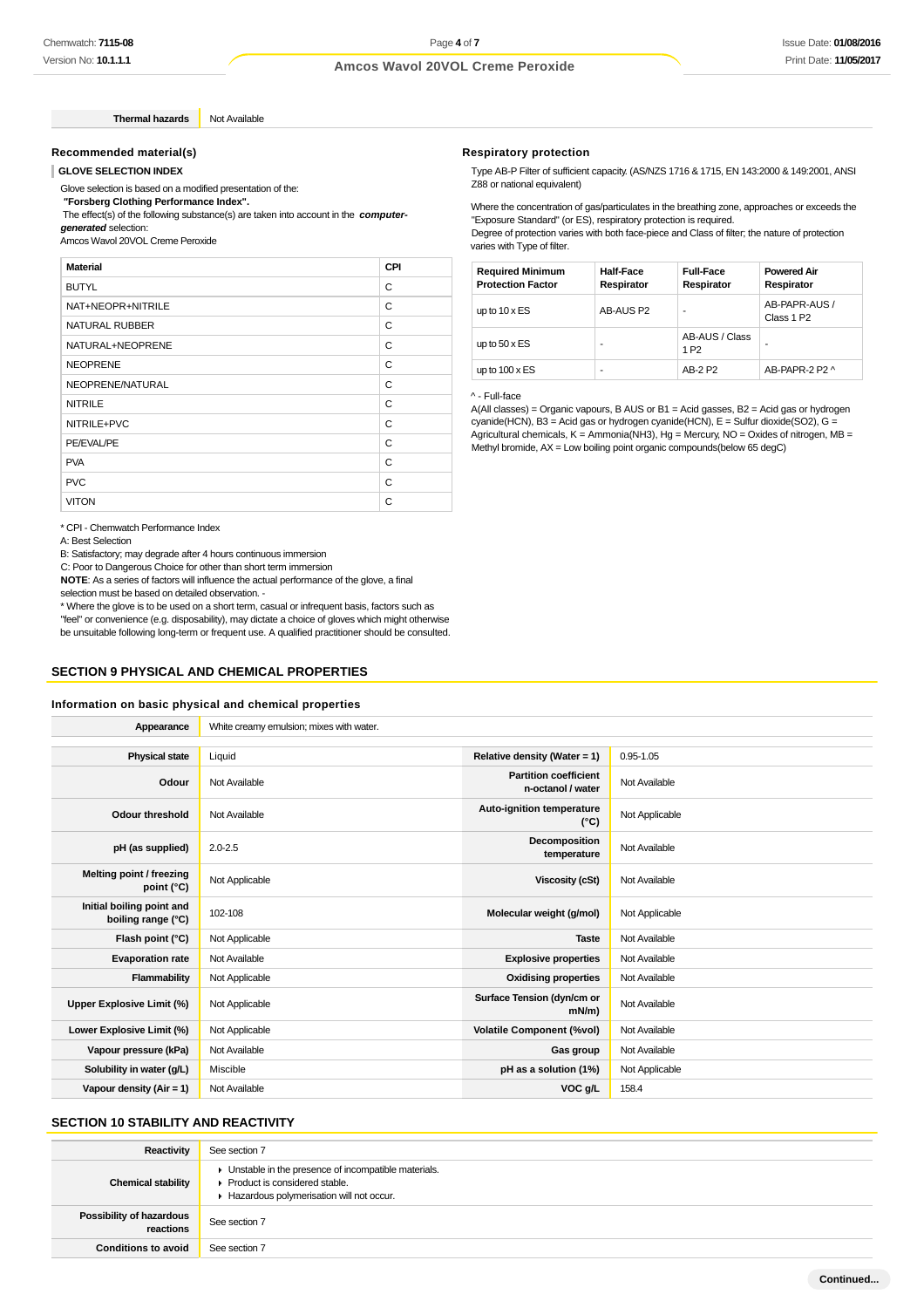**Incompatible materials** See section 7 **Hazardous decomposition products** See section 5

**SECTION 11 TOXICOLOGICAL INFORMATION**

#### **Information on toxicological effects Inhaled** Not normally a hazard due to non-volatile nature of product |The vapour may discomforting to the upper respiratory tract. **Ingestion** Considered an unlikely route of entry in commercial/industrial environments Ingestion may result in nausea, abdominal irritation, pain and vomiting The material may cause skin irritation after prolonged or repeated exposure and may produce on contact skin redness, swelling, the production of vesicles, scaling and thickening of the skin. **Skin Contact** The material may accentuate any pre-existing skin condition |Skin contact may cause bleaching. **Eye** The material may be irritating to the eye, with prolonged contact causing inflammation. Repeated or prolonged exposure to irritants may produce conjunctivitis. Principal routes of exposure are by accidental skin and eye contact and by inhalation of vapours especially at higher temperatures. **Chronic** As with any chemical product, contact with unprotected bare skin; inhalation of vapour, mist or dust in work place atmosphere; or ingestion in any form, should be avoided by observing good occupational work practice. **TOXICITY IRRITATION Amcos Wavol 20VOL Creme Peroxide** Not Available Not Available **TOXICITY IRRITATION** dermal (rat) LD50:  $4060 \text{ mg/kg}^{[2]}$  Not Available **hydrogen peroxide** Oral (rat) LD50: 376 mg/kg[2] **Legend:** 1. Value obtained from Europe ECHA Registered Substances - Acute toxicity 2.\* Value obtained from manufacturer's SDS. Unless otherwise specified data extracted from RTECS - Register of Toxic Effect of chemical Substances No significant acute toxicological data identified in literature search. Asthma-like symptoms may continue for months or even years after exposure to the material ends. This may be due to a non-allergic condition known as reactive airways dysfunction syndrome (RADS) which can occur after exposure to high levels of highly irritating compound. Main criteria for diagnosing RADS include the absence of previous airways disease in a non-atopic individual, with sudden onset of persistent asthma-like symptoms within minutes to hours of a documented exposure to the irritant. Other criteria for diagnosis of RADS include a reversible airflow pattern on lung function tests, moderate to severe bronchial hyperreactivity on methacholine challenge testing, and the lack of minimal lymphocytic inflammation, without eosinophilia. **HYDROGEN PEROXIDE** Exposure to hydrogen peroxide via the skin or oral route can produce toxic effects. Animal studies have shown evidence of damage to the kidney, gut, thymus and liver. Stomach and intestinal lesions including benign and malignant cancers have been observed in mice. It may produce genetic and developmental defects but no reproductive toxicity was reported in mice. The substance is classified by IARC as Group 3: **NOT** classifiable as to its carcinogenicity to humans. Evidence of carcinogenicity may be inadequate or limited in animal testing. **Acute Toxicity Carcinogenicity**  $\circ$ **Skin Irritation/Corrosion Reproductivity**  $\circ$ **Serious Eye**  $\circ$ **Damage/Irritation Serious Eye STOT - Single Exposure Respiratory or Skin** ratory or Skin STOT - Repeated Exposure<br>sensitisation STOT - Repeated Exposure  $\circ$ **Mutagenicity Aspiration Hazard**  $\circlearrowright$ Legend:  $\mathsf{X}$  – Data available but does not fill the criteria for classification

 $\varnothing$ 

– Data available to make classification

– Data Not Available to make classification

#### **SECTION 12 ECOLOGICAL INFORMATION**

|                                            | <b>ENDPOINT</b>   | <b>TEST DURATION (HR)</b> | <b>SPECIES</b>                | VALUE             | <b>SOURCE</b>     |
|--------------------------------------------|-------------------|---------------------------|-------------------------------|-------------------|-------------------|
| Amcos Wavol 20VOL<br><b>Creme Peroxide</b> | Not<br>Applicable | Not Applicable            | Not Applicable                | Not<br>Applicable | Not<br>Applicable |
|                                            | <b>ENDPOINT</b>   | <b>TEST DURATION (HR)</b> | <b>SPECIES</b>                | <b>VALUE</b>      | <b>SOURCE</b>     |
| hydrogen peroxide                          | <b>LC50</b>       | 96                        | Fish                          | $0.020$ mg/L      | -3                |
|                                            | <b>EC50</b>       | 48                        | Crustacea                     | 2.32mg/L          | $\overline{4}$    |
|                                            | <b>EC50</b>       | 72                        | Algae or other aquatic plants | $0.71$ mg/L       | 4                 |
|                                            | <b>EC50</b>       | 3                         | Algae or other aquatic plants | $0.27$ mg/L       | 4                 |
|                                            | <b>NOEC</b>       | 192                       | Fish                          | 0.028mg/L         | $\overline{4}$    |
|                                            |                   |                           |                               |                   |                   |

**Legend:** Extracted from 1. IUCLID Toxicity Data 2. Europe ECHA Registered Substances - Ecotoxicological Information - Aquatic Toxicity 3. EPIWIN Suite V3.12 (QSAR) - Aquatic Toxicity Data (Estimated) 4. US EPA, Ecotox database - Aquatic Toxicity Data 5. ECETOC Aquatic Hazard Assessment Data 6. NITE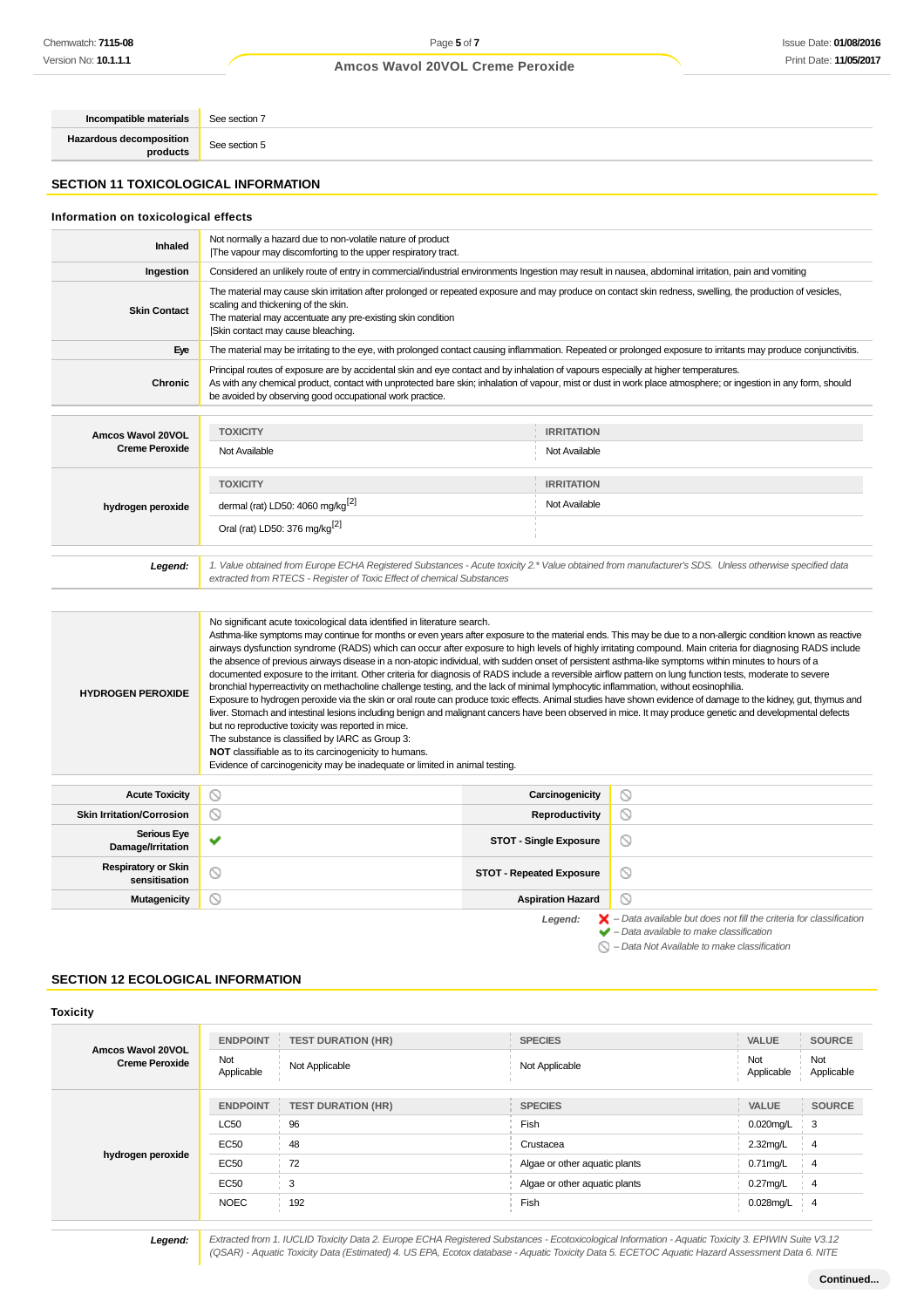(Japan) - Bioconcentration Data 7. METI (Japan) - Bioconcentration Data 8. Vendor Data

**DO NOT** discharge into sewer or waterways.

#### **Persistence and degradability**

| Ingredient           | <b>Persistence: Water/Soil</b> | <b>Persistence: Air</b> |
|----------------------|--------------------------------|-------------------------|
| hydrogen peroxide    |                                |                         |
| $\sim$ $\sim$ $\sim$ | LOW                            | LOW                     |

### **Bioaccumulative potential**

| Ingredient        | <b>Bioaccumulation</b> |
|-------------------|------------------------|
| hydrogen peroxide | LOW (LogKOW = -1.571)  |
| Mobility in soil  |                        |

#### **Mobility in soil**

| Ingredient    | <b>Mobility</b>                                                    |
|---------------|--------------------------------------------------------------------|
| peroxide<br>. | $M$ (KC <sup><math>\sim</math></sup><br>$\bigcap M$<br>$-143$<br>∽ |

#### **SECTION 13 DISPOSAL CONSIDERATIONS**

#### **Waste treatment methods Product / Packaging disposal** Recycle wherever possible or consult manufacturer for recycling options. Consult State Land Waste Management Authority for disposal.  $\blacktriangleright$  Bury residue in an authorised landfill. ▶ Recycle containers if possible, or dispose of in an authorised landfill.

#### **SECTION 14 TRANSPORT INFORMATION**

#### **Labels Required**

**Marine Pollutant** NO

**HAZCHEM** Not Applicable

#### **Land transport (ADG): NOT REGULATED FOR TRANSPORT OF DANGEROUS GOODS**

**Air transport (ICAO-IATA / DGR): NOT REGULATED FOR TRANSPORT OF DANGEROUS GOODS**

#### **Sea transport (IMDG-Code / GGVSee): NOT REGULATED FOR TRANSPORT OF DANGEROUS GOODS**

**Transport in bulk according to Annex II of MARPOL and the IBC code** Not Applicable

#### **SECTION 15 REGULATORY INFORMATION**

#### **Safety, health and environmental regulations / legislation specific for the substance or mixture**

#### **HYDROGEN PEROXIDE(7722-84-1) IS FOUND ON THE FOLLOWING REGULATORY LISTS**

| Australia Exposure Standards                                           | International Agency for Research on Cancer (IARC) - Agents Classified by the IARC           |
|------------------------------------------------------------------------|----------------------------------------------------------------------------------------------|
| Australia Hazardous Substances Information System - Consolidated Lists | Monographs                                                                                   |
| Australia Inventory of Chemical Substances (AICS)                      | International Air Transport Association (IATA) Dangerous Goods Regulations - Prohibited List |
|                                                                        | Passenger and Cargo Aircraft                                                                 |

| <b>National Inventory</b>               | <b>Status</b>                                                                                                                                                                              |
|-----------------------------------------|--------------------------------------------------------------------------------------------------------------------------------------------------------------------------------------------|
| Australia - AICS                        | Y                                                                                                                                                                                          |
| Canada - DSL                            | Y                                                                                                                                                                                          |
| Canada - NDSL                           | N (hydrogen peroxide)                                                                                                                                                                      |
| China - IECSC                           | Y                                                                                                                                                                                          |
| Europe - EINEC / ELINCS /<br><b>NLP</b> | Y                                                                                                                                                                                          |
| Japan - ENCS                            | Y                                                                                                                                                                                          |
| Korea - KECI                            | Y                                                                                                                                                                                          |
| New Zealand - NZIoC                     | Y                                                                                                                                                                                          |
| Philippines - PICCS                     | Y                                                                                                                                                                                          |
| USA - TSCA                              | Y                                                                                                                                                                                          |
| Legend:                                 | $Y = All$ ingredients are on the inventory<br>N = Not determined or one or more ingredients are not on the inventory and are not exempt from listing(see specific ingredients in brackets) |
|                                         |                                                                                                                                                                                            |

## **SECTION 16 OTHER INFORMATION**

#### **Other information**

Classification of the preparation and its individual components has drawn on official and authoritative sources as well as independent review by the Chemwatch Classification committee using